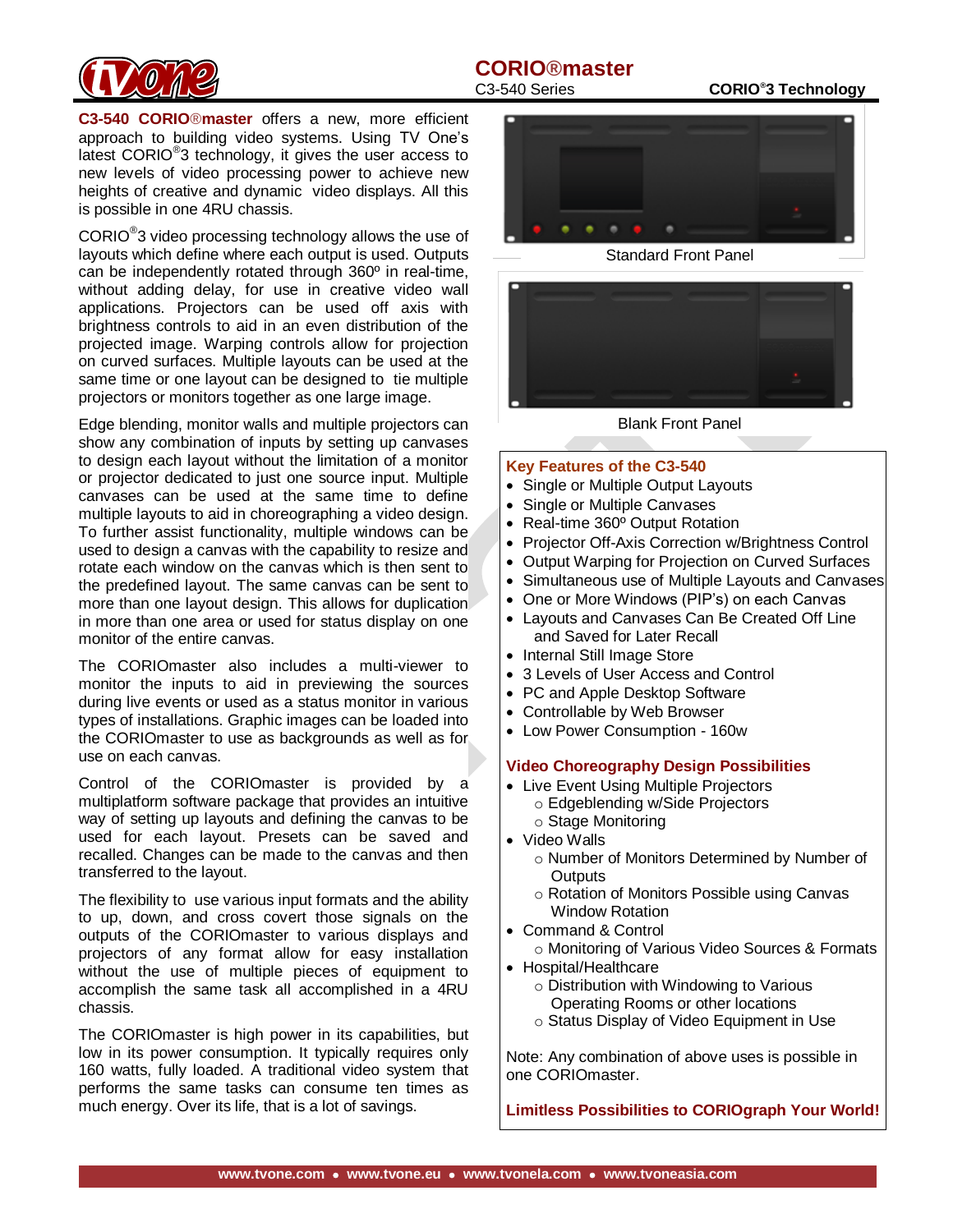

#### **Physical Properties**

The C3-540 has 16 Uuniversal AV Module slots available and the CORIOmaster automatically recognizes the modules inserted as either input or output modules. There is no dedicated input or output slots when using 2- Channel DVI-U or 3G-SDI modules. This flexibility allows end user configurations to be based on their own needs. Additional DVI-U or 3G-SDI modules can be added later in spare slots without having to reset the unit. All AV modules are hot swappable and recognized for immediate auto configuration.

CORIOmaster also provides independent Up, Down and Cross conversion for every output between a variety of analog and digital video formats thru 3G-SDI and WUXGA. The modules selected determine what format will be accommodated and the matrix size. Signal parameters of the incoming video may be adjusted. All settings are stored in non-volatile memory and are retained even when power is switched off. User defined presets are also available to customize settings for various applications.

All the functions can be controlled via serial connection via RS-232/422/485, USB or IP. A front panel LCD option makes direct setup easy. The unit is housed in a standard 4RU rackmount case and features an optional redundant hot swappable internal PSU and power inlet.

#### **Advanced Features**

The CORIOmaster includes advanced Digital Flicker Elimination circuitry and high 4:4:4 full bandwidth sampling rate ensures crisp, clear images, while full bandwidth chroma sampling ensures faithfully reproduced, high resolution colors. Pixel Level Motion Adaptive Diagonal Interpolation and Noise Reduction ensures high quality de-interlacing of PAL, NTSC and 1080i signals. 3:2 Pull-down ensures proper 24 fps film extraction from NTSC and 1080i sources.

Integral audio switching is provided to route audio from the DVI (HDMI-compatible) input or SDI input to the DVI and SDI outputs. An optional Audio Module can provide AES and analog or digital I/O breakout capabilities as well as audio delay and can link to our A2-7300 range of audio break-out units.

#### **Key Hardware Features of the C3-540**

- DVI-U Inputs/Outputs: (HDMI/CV/YC/RGB/YPbPr)
- SDI Inputs/Outputs: (SD/HD/3G-SDI)
- High Resolution Inputs/Outputs: Analog: PC to 2048x2048, HDTV to 1080p/60 DVI: PC to 1920x1200, HDTV to 1080p/60 w/EDID SDI: SD, HDTV to 1080p/60
- Supports: NTSC, PAL, PAL-M, PAL-N, SECAM
- HDMI-compatible Input & Output with HDCP
- Automatic Incoming Resolution Detection
- 4:4:4 Full Bandwidth Sampling
- Video Signal Parameter Adjustments
- Closed-caption de-embed/embed for SDI
- Integral Audio Routing
- Interfaces: RS-232/422/485, USB, IP
- 4RU Frame Size
- Audio de-embed/embed for SDI and DVI
- Seamless Cross Format Matrix Switching
- Available with Up-Down-Cross Conversion
- Diagonal Interpolation
- Noise Reduction for
	- PAL, NTSC and analogue 1080i inputs
- Motion Compensation & 3:2 Pull-down
- AutoSet Automatic Image Sizing of PC Inputs

#### **Options**

- Audio Module with AES Break-out and Adjustable Delay
- Tally Module
- Redundant Hot Swappable Power Supplies
- Rear Rackmount Supports
- DVI-U Adapters (DVI to other connectors)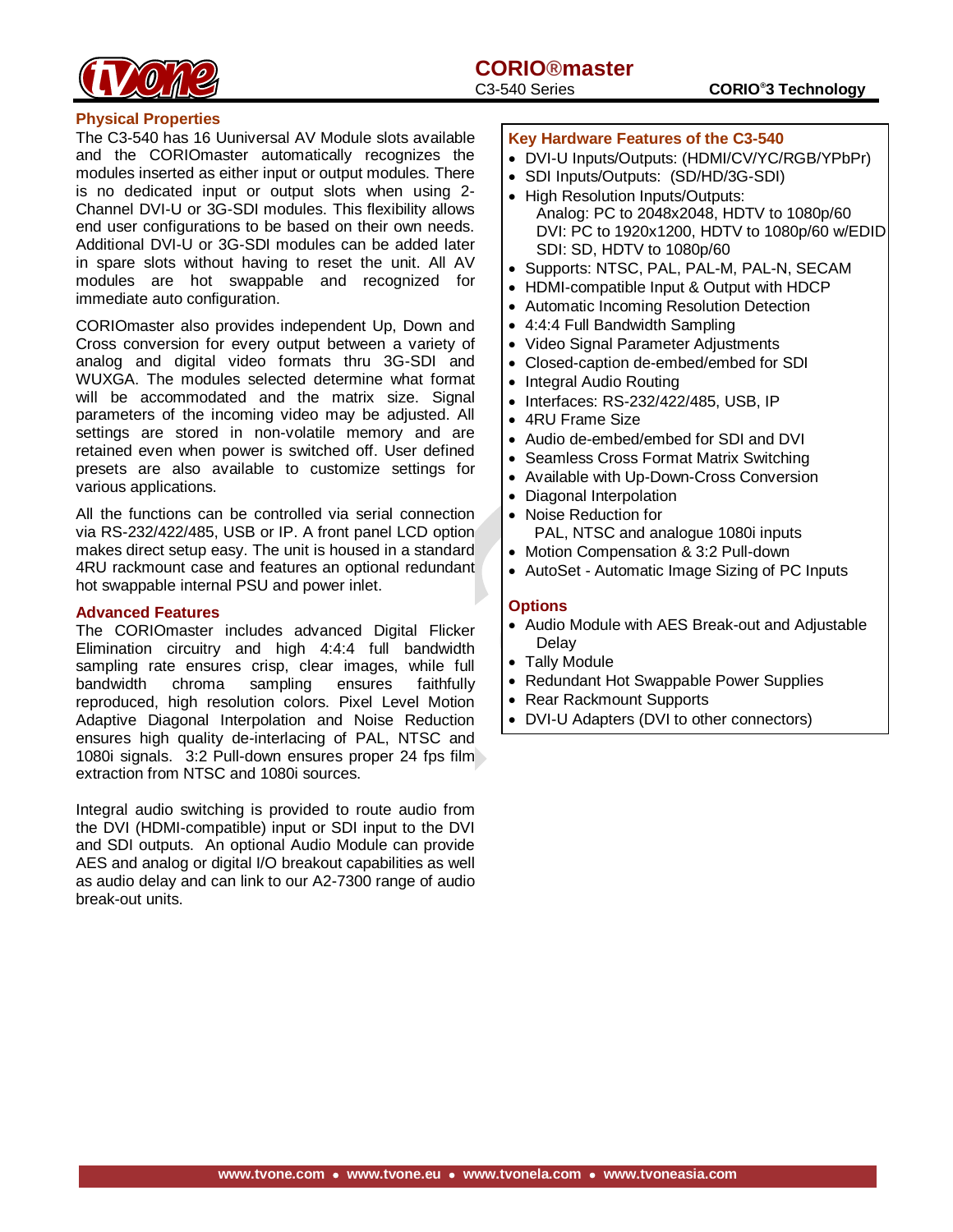

#### **DVI-U**

The DVI-U universal interface utilizes a single DVI-I connector to provide the following signal formats: HDMI, DVI-I, plus analog YUV, YPbPr, RGBHV, RBBS, RGsB, Y/C and Composite Video. A variety of adapters are available to convert from DVI-I to other connectors.

#### **DVI-U Modules**

The system features the following types of modules for the inputs and outputs. All modules only use 1 AV Slot.

- DVI-U Universal Input Module 2 Inputs
- DVI-U Universal Scaling Output Module 2 Outputs

The high resolution DVI-U outputs are selectable as virtually any PC or HDTV resolution. Our exclusive AutoSet feature takes the hassle out of setup by automatically sizing and positioning the computer image to fit exactly on the video screen. NTSC, PAL, PAL-M, PAL-N, SECAM standards are supported.

#### **SDI Modules**

- 3G/HD/SD-SDI Input Module 2 Inputs
- 3G/HD/3G-SDI Output Scaling Module 2 Outputs
- HD/SD-SDI Input Module 4 Inputs
- HD/SD-SDI Output Scaling Module 4 Outputs

Note - Use of the four-output modules does impose some slot restrictions.

#### **Data Modules**

Tally Module - Uses 1 of 3 Data Slots Provided

#### **Audio Interfaces**

The optional CM-AUD-8IN-8OUT Audio Interface Module allows connection to any of the following optional external breakout units via HD-44 Connector.

- A2-7312 Converts AES-3id I/O to 16x BNC Connectors 8x AES-id In and 8x AES-3id Out
- A2-7302 Converts AES-3id I/O to 16x XLR Connectors 8 AES Stereo In and 8x Stereo Out
- A2-7342 Converts AES-3id I/O to 16x XLR Connectors 4x Analog Stereo In & 4x Analog Out
- A2-7322 Converts AES-3id I/O to Analog Stereo on Terminal Blocks, 8x Analog Stereo In and 8x Analog Stereo Out, Balanced or Unbalanced

#### **Future Modules**

Additional types and formats of Video, Audio and Data Modules will be added in the future. Please check our websites for the latest list.

#### **Main Chassis**

**C3-540-1001** Main Chassis w/Blank Front Panel **C3-540-5001** Main Chassis w/LCD Front Panel

- 16 Slots available for Video/Audio Modules
- 3 Slots available for Data Modules
- Up to 32 I/O for DVI, HDMI, 3G-SDI, RGB/YPbPr
- Up to 64 I/O for HD/SD-SDI using all 4x Modules
- Single Power Supply
- Interfaces for RS-232/422/485, USB IP

#### **Input Modules**

**CM-DVIU-2IN** 2x via DVI-I Connectors **CM-3GSDI-2IN** 2x (3G/HD/SD-SDI) via BNC **CM-HDSDI-4IN** 4x (HD/SD-SDI) via BNC

#### **Scaling Output Modules**

**CM-DVIU-SC-2OUT** 2x via DVI-I Connectors **CM-3GSDI-SC-2OUT** 2x (3G/HD/SD-SDI) via BNC **CM-HDSDI-SC-4OUT** 4x (HD/SD-SDI) via BNC

#### **Additional Modules**

**CM-AUD-8IN-8OUT** Audio Interface Module 8x In & 8x Out via HD-44 Connector **CM-TALLY** Tally Interface Data Module **CM-4RPS** Redundant Hot Swappable Power Supply

#### **Optional DVI-U Adapters**

**ZDH2050** Composite Video Adapter DVI-I Male to BNC Female **ZDB2048** YC (S-Video) Adapter DVI-I Male to 2-BNC Female **ZDS2046** YC (S-Video) Adapter DVI-I Male to 4-Pin Mini-Din Female **ZDH2040** Analog PC Adapter DVI-I Male to HD-15 Female **ZDB2038** Analog RGBHV Adapter Cable DVI-I Male to 5-BNC Female – 1.5' (0.5m) **ZDB2044** YPbPr/YUV Adapter Cable DVI-I Male to 3-BNC Female – 1.5' (0.5m) **ZDB2042** YPbPr/YUV Adapter DVI-I Male to 3-RCA Female **CMD1939** HDMI Adapter DVI-I Male to HDMI Female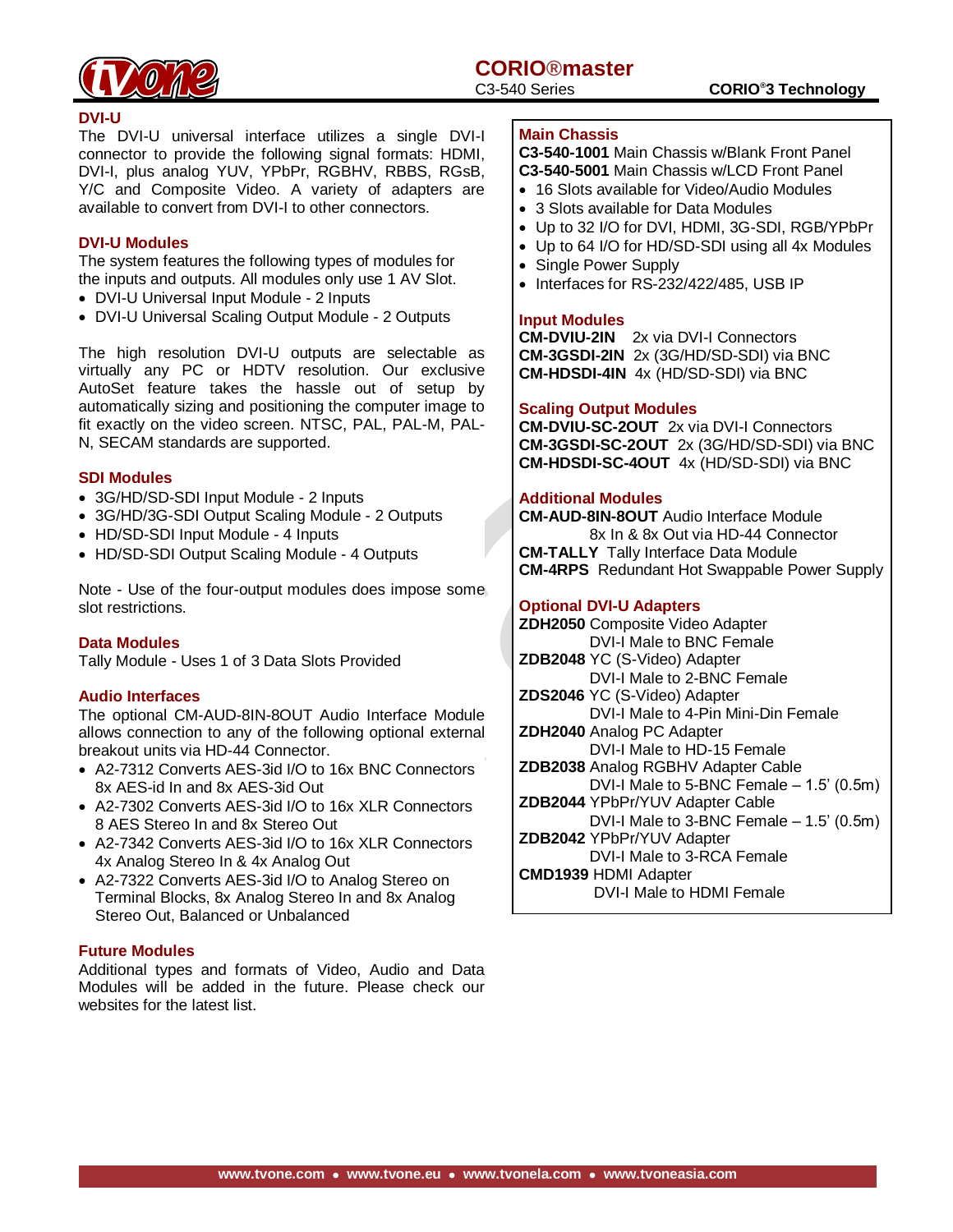

# **CORIO®master**

#### **Specifications**

#### **Video Inputs**

Composite Video Up to 30 via DVI-U YC (S-Video) Up to 30 via DVI-U YUV /YPbPr SD/HD-SDI SD/HD/3G-SDI Up to 30 via BNC **Computer Inputs**

Analog Up to 30 via DVI-U RGB Level Range SD/HD/3G-SDI Scan Rate Detection Automatic Max Horiz Scan Rate 150kHz

#### **Video Outputs**

Composite Video Up to 30 via DVI-U YC (S-Video) Up to 30 via DVI-U YUV /YPbPr HD/SD-SDI SD/HD/3G-SDI Up to 30 via BNC **Computer Outputs**

Analog Up to 30 via DVI-U R-G-B Level 0.7 Vp-p Vertical Refresh Rate Any to 250Hz Settings Memory Non-Volatile Frame-rate Conversion Temporal Color RGB 24-bit 4:4:4

Max. Sampling Rate 162MHz De-Interlacing (NTSC, PAL, 1080i)

Video Comb Filter Adaptive<br>Film (NTSC, 1080i) 3:2 Pull-down Film (NTSC, 1080i)

**Audio support Closed Captions** De-embed / embed SDI (608 & 608 in 708)

Television Standards NTSC, PAL, PAL-M/N, SECAM Up to 30 via DVI-U Up to 60 via BNC

Digital DVI Up to 30 via DVI-U (HDMI & HDCP compatible) Analog Format RGBHV, RGBS, RGsB, YPbPr Analog Sync TTL Level,  $10K\Omega$ , Pos or Neg 0.5-2.0 Vp-p Up to 16 via BNC with loop out Analog Signals PC to 2048x2048, HD to 1080p60<br>DVI Signals PC to 1920x1200, HD to 1080p60 PC to 1920x1200, HD to 1080p60 Computer Compatibility PC, Macintosh, Workstations

Television Standards NTSC, PAL, PAL-M/N, SECAM Up to 30 via DVI-U Up to 32 via BNC

DVI Signals Up to 30 via DVI-U (HDMI & HDCP compatible) Analog format RGBHV, RGBS, RGsB, YPbPr DVI Signals PC to 1920x1200, HD to 1080p60 Analog Signals PC to 2048x2048, HD to 1080p60 Size and Position **Automatic via AutoSet** Conversion Technology Proprietary – CORIO®3 YPbPr 20-bit 4:2:2 Firmware Memory Flash, Upgradeable via micro-SD Pixel-level Motion Adaptive, Diagonal Interpolation, Noise Reduction. Video Adjustments CV/YC: Contrast, Brightness, Saturation, Hue (NTSC). Analog RGB/YPbPr levels De-embed/embed SDI & HDMI-I/O via DVI with Delay **Delay** optional audio interface module

### **3G/HD/SD-SDI**

SMPTE259M-C (SD-SDI Video) SMPTE292M (HD-SDI Video) SMPTE424M (3G-SDI Video) SMPTE272M-2004 (SD-SDI Audio) SMPTE299M-2004 (3G/HD-SDI Audio)

1035i (1920x1035) 59.94, 60Hz 1080i (1920x1080) 50, 59.94, 60Hz 1080p (1920x1080) 50, 59.94, 60Hz **Control Methods**

IP Interface RJ45 Connector **Warranty Regulatory Compliance Mechanical**

**Environmental**<br>Operating Temperature

**Power Requirement Accessories Included**  1x Operations Manual 1x Power cable US, UK, Euro or AU **Optional Accessories** See list above and check website for latest list

270Mbps < 0.1UI jitter 525/625Line 1.485/1.4835Gbps < 0.2 UI jitter 720p, 1035i, 1080i, 1080p 2.97/2.967Gbps < 0.3 UI jitter 1080p 60/59.94 8 Stereo 24bit Audio Channels

8 Stereo 24bit Audio Channels

#### **HD Resolutions supported (DVI, YPbPr, SDI)**

720p (1280x720) 23.98, 24, 25, 29.97, 30, 50, 59.94, 60Hz 1080p (1920x1080) 23.98, 24, 25, 29.97, 30Hz

USB via Rear Type B connector RS-232/422/485 via D9 Female Connector

Limited Warranty 5 Years Parts and Labour

FCC, CE, RoHS, UL

Size (H x W x D) 7.0" x 19.0" x 13.1" 178 x 482 x 334mm Weight (Net) Approx. 15Kg (33 lbs) (with redundant PSU option)

 $0^{\circ}$  to +50 $^{\circ}$  C (+32 $^{\circ}$  to +122 $^{\circ}$  F) Operating Humidity 10% to 85%, Non-condensing Storage Temperature  $-10^\circ$  to +70 $^\circ$  C (+14 $^\circ$  to +158 $^\circ$  F) Storage Humidity 10% to 85%, Non-condensing MTBF Approximately 35,000 hours

Internal Power Supply 110v to 240v auto-detecting Redundancy Optional Internal Hot Swap PSU

Control Software Downloadable from Website

Note: Preliminary Specifications Only – Subject to Change